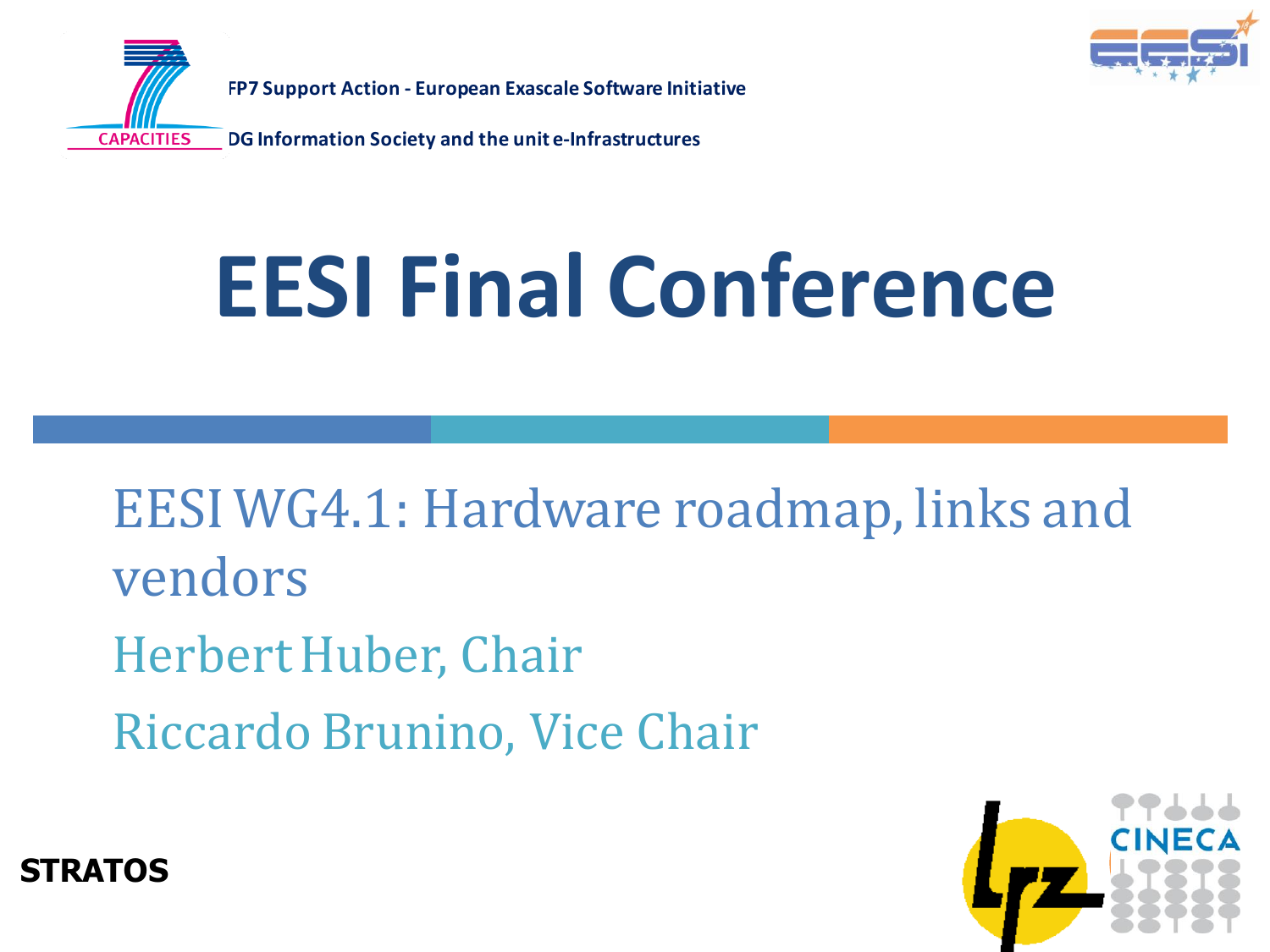- **□ Compile an international cartography of multi-Peta- to** Exascale vendor HPC R&D activities and provide a set of recommendations to the EC
- $\blacksquare$  Identify gaps, risks and deficiencies in the vendor HPC R&D research plan
- **□** Judge their severity and conclude a set of recommendations



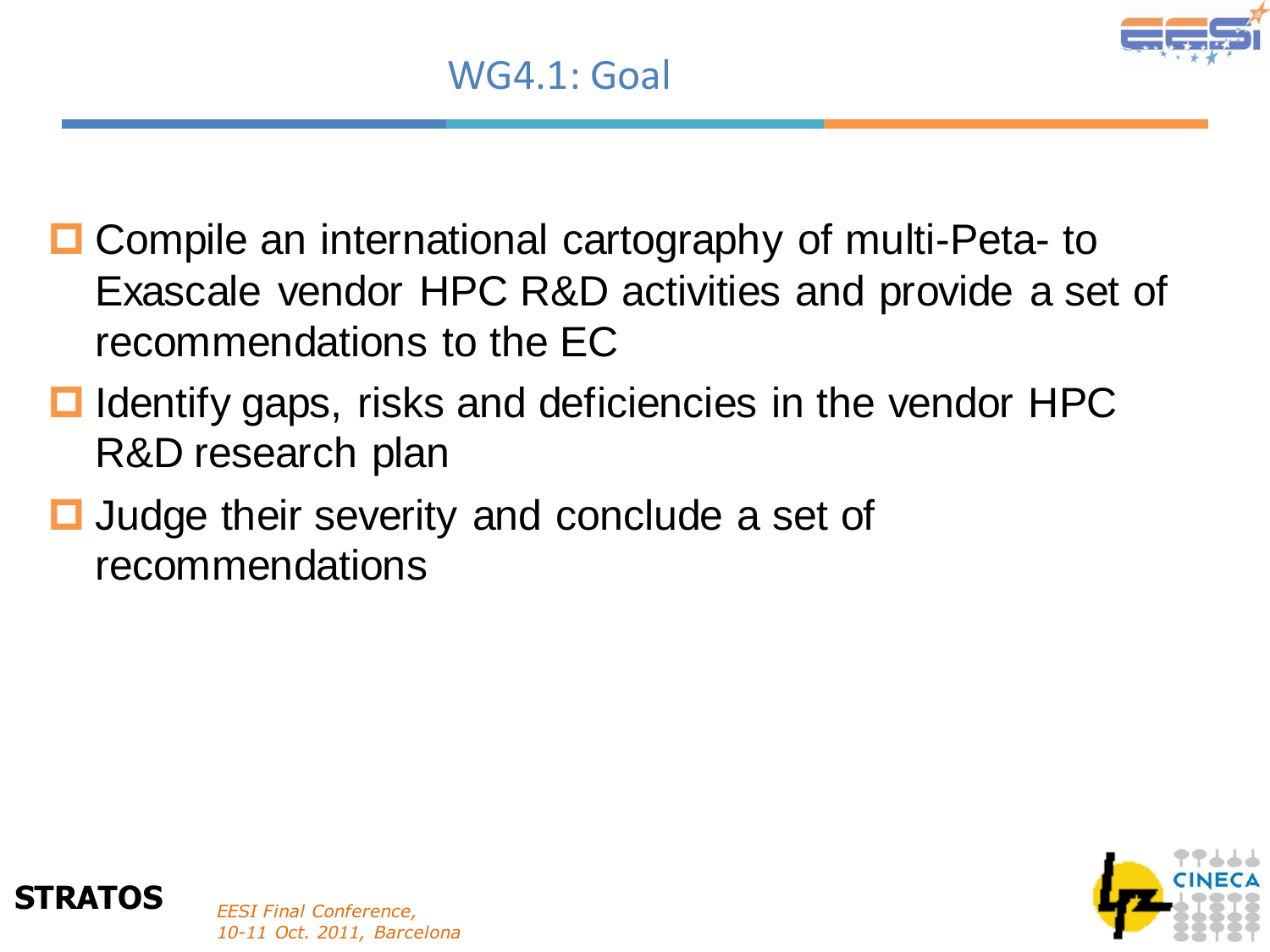

#### WG4.1 Experts

| Leif Nordlund                 | AMD                        | SE        | <b>Business Development Manager</b>                                   |
|-------------------------------|----------------------------|-----------|-----------------------------------------------------------------------|
| Jean-Pierre Panziera Bull     |                            | FR        | Director of Performance Engineering                                   |
| <b>Wilfried Oed</b>           | Cray                       | DE        | HPC Engineer, EMEA                                                    |
| Luigi Brochard                | <b>IBM</b>                 | FR        | Distinguished HPC Engineer                                            |
| <b>Andrey Semin</b>           | Intel                      |           | RUS HPC Technology Manager, EMEA                                      |
| <b>Frank Baetke</b>           | HP                         | DE        | Worldwide Director of High Performance Computing                      |
| Michael Kagan                 | Mellanox                   | IL        | <b>CTO of Mellanox Technologies</b>                                   |
| Dev Tyagi                     | Supermicro                 | UK        | General Manager at Supermicro, UK                                     |
| Giampetro Tecchiolli Eurotech |                            | IT        | CEO/CTO of Eurotech                                                   |
| Salvatore Rinaudo             | <b>ST Microelectronics</b> | <b>IT</b> | <b>ST Microelectronics</b>                                            |
| Rüdiger Wolff                 | SGI                        | DE        | Principal Systems Engineer & Systems Engineer Manager,<br><b>EMEA</b> |
| Dmitry Tkachev                | <b>T-Platforms</b>         |           | <b>RUS</b> Chief Architect                                            |
| Pierre Lagier                 | Fujitsu                    | <b>FR</b> | <b>Technical Director</b>                                             |
| Ulrich Brüning                | <b>ExTOLL</b>              | DE        | Computer Architecture Research Manager                                |
| Aad van der Steen             | <b>NCF</b>                 | NL        | HPC architectures & benchmarking                                      |
| <b>Alex Ramirez</b>           | <b>BSC</b>                 | ES        | Computer Architecture Research Manager                                |
| Dominik Ulmer                 | <b>CSCS</b>                | <b>CH</b> | <b>HPC Center</b>                                                     |
| Jean Gonnord                  | <b>CEA</b>                 | <b>FR</b> | Numerical Simulation & Computer Sciences                              |

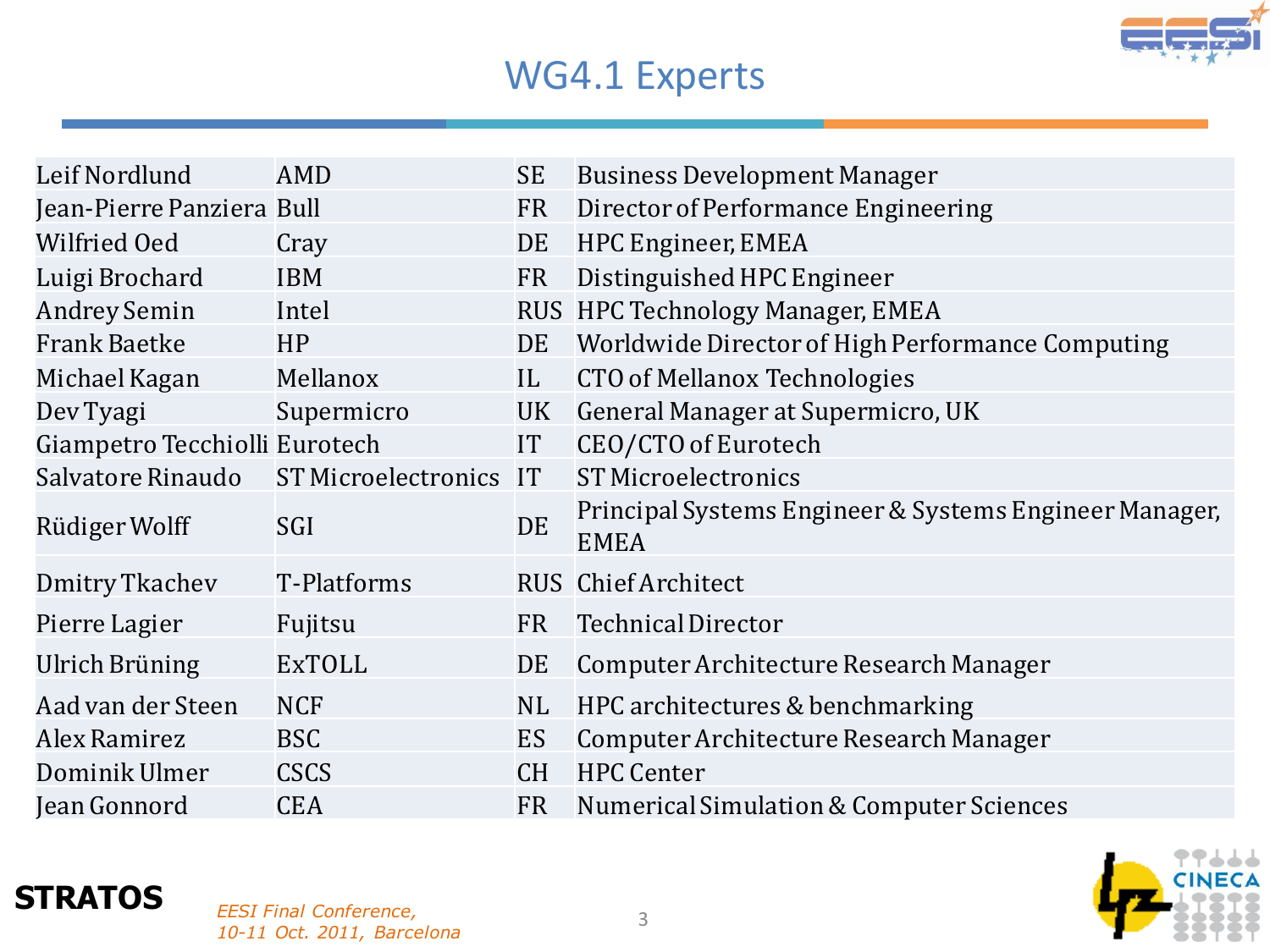

- **What are the major challenges/issues in HPC in the next 5 to 10 years?**
- **What efforts will your institution or company undertake to address these challenges/issues?**
	- **a) If applicable, please mention all R&D on promising future multi-Peta to Exascale hardware technologies such as hybrid many-core CPUs, novel memory technologies (3D-stacked memory, memristor, Spin Torque Transfer Magnetic RAM, graphene based memory, etc.), novel background storage technologies, photonic interconnects, highly cooling efficient system packaging technologies, etc.**

**b) If applicable, please mention all R&D on promising future multi-Peta to Exascale software technologies such as highly scalable programming languages, fault tolerant parallel programming environments, parallel file systems with end-to-end data integrity, highly scalable and energy efficient system management software, hierarchical storage solutions, OS with coherent inter-node scheduling mechanisms, etc.**

**c) If applicable, please mention all R&D on promising highly scalable numerical algorithm for multi-Peta to Exascale applications**



#### **STRATOS** *EESI Final Conference,*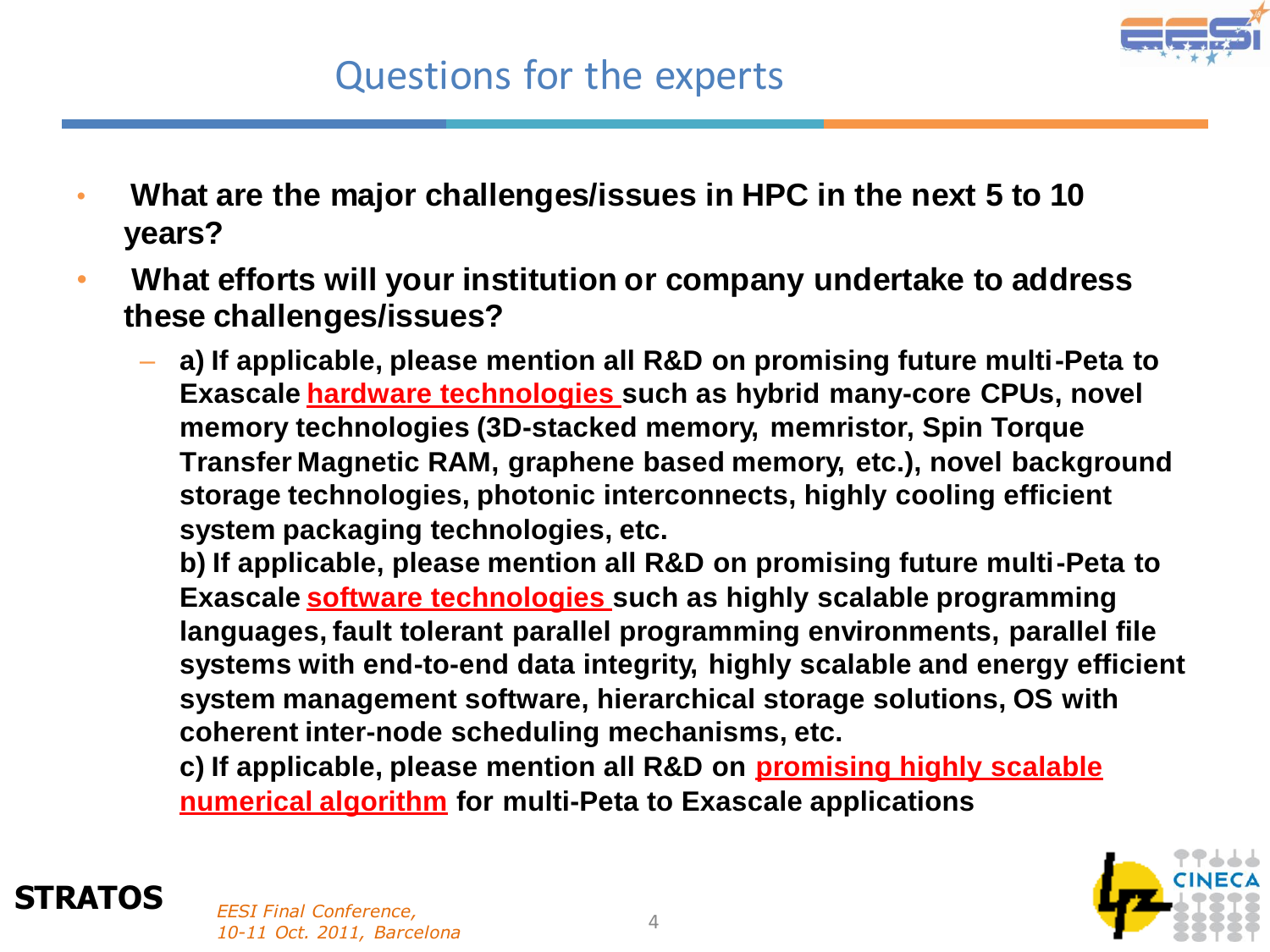

|                                   | <b>NOVEL PROCESSING ELEMENTS</b> |            |         |   |            |       |           |               |            |                    |              |                         |        |  |  |
|-----------------------------------|----------------------------------|------------|---------|---|------------|-------|-----------|---------------|------------|--------------------|--------------|-------------------------|--------|--|--|
| System on a Chip                  | X                                | X          |         | X | X          | X     | X         | X             | X          | $\mathbf{X}$       | $\mathsf{X}$ | $\overline{\mathbf{X}}$ | 11     |  |  |
| <b>Heterogeneous</b><br>many-core | X                                | X          |         |   | X          | X     | X         | X             | X          | X                  | X            | X                       | 10     |  |  |
| <b>Homogeneous</b><br>many-core   | X                                | X          | X       |   | X          | X     |           |               |            |                    |              | $\overline{\mathbf{X}}$ | 6      |  |  |
| Company                           | AMD                              | <b>ARM</b> | Fujitsu | 玉 | <b>IBM</b> | Intel | <u>is</u> | <b>AIOIVn</b> | Supermicro | STMicroelectronics | Tilera       | T-Platforms             | Counts |  |  |

(\*) An "X" in a field of the table means the vendor is performing active research and development in this field



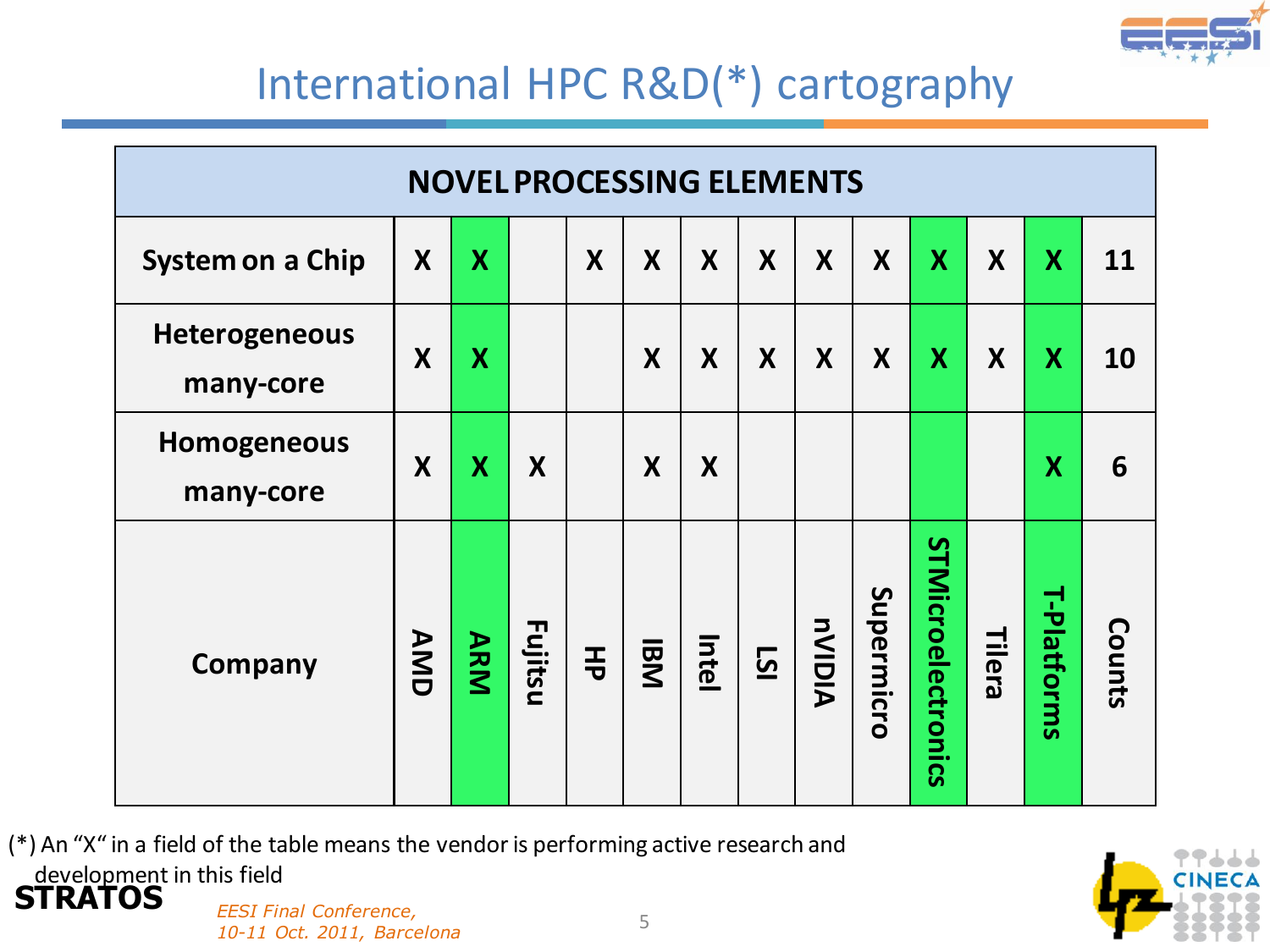

| <b>SEMICONDUCTOR &amp; STORAGE TECHNOLOGY</b>          |     |            |         |                  |            |       |           |       |           |            |                           |        |
|--------------------------------------------------------|-----|------------|---------|------------------|------------|-------|-----------|-------|-----------|------------|---------------------------|--------|
| <b>3D Stacking</b>                                     | X   | X          | X       | X                | X          | X     |           | X     |           | X          | $\boldsymbol{X}$          | 9      |
| <b>Novel Memory</b><br><b>Technologies</b>             |     |            | X       | $\boldsymbol{X}$ | X          | X     |           | X     |           |            | $\boldsymbol{\mathsf{X}}$ | 6      |
| <b>Novel Background</b><br><b>Storage Technologies</b> |     |            | X       | X                | X          | X     | X         |       | X         | X          |                           | 7      |
| <b>Novel Semiconductor</b><br><b>Materials</b>         |     |            | X       | X                | X          | X     |           |       |           |            | X                         | 5      |
| Company                                                | AMD | <b>ARM</b> | Fujitsu | 玉                | <b>IBM</b> | Intel | <u>is</u> | NIOIN | <b>SG</b> | Supermicro | STMicroelectronics        | Counts |

(\*) An "X" in a field of the table means the vendor is performing active research and development in this field

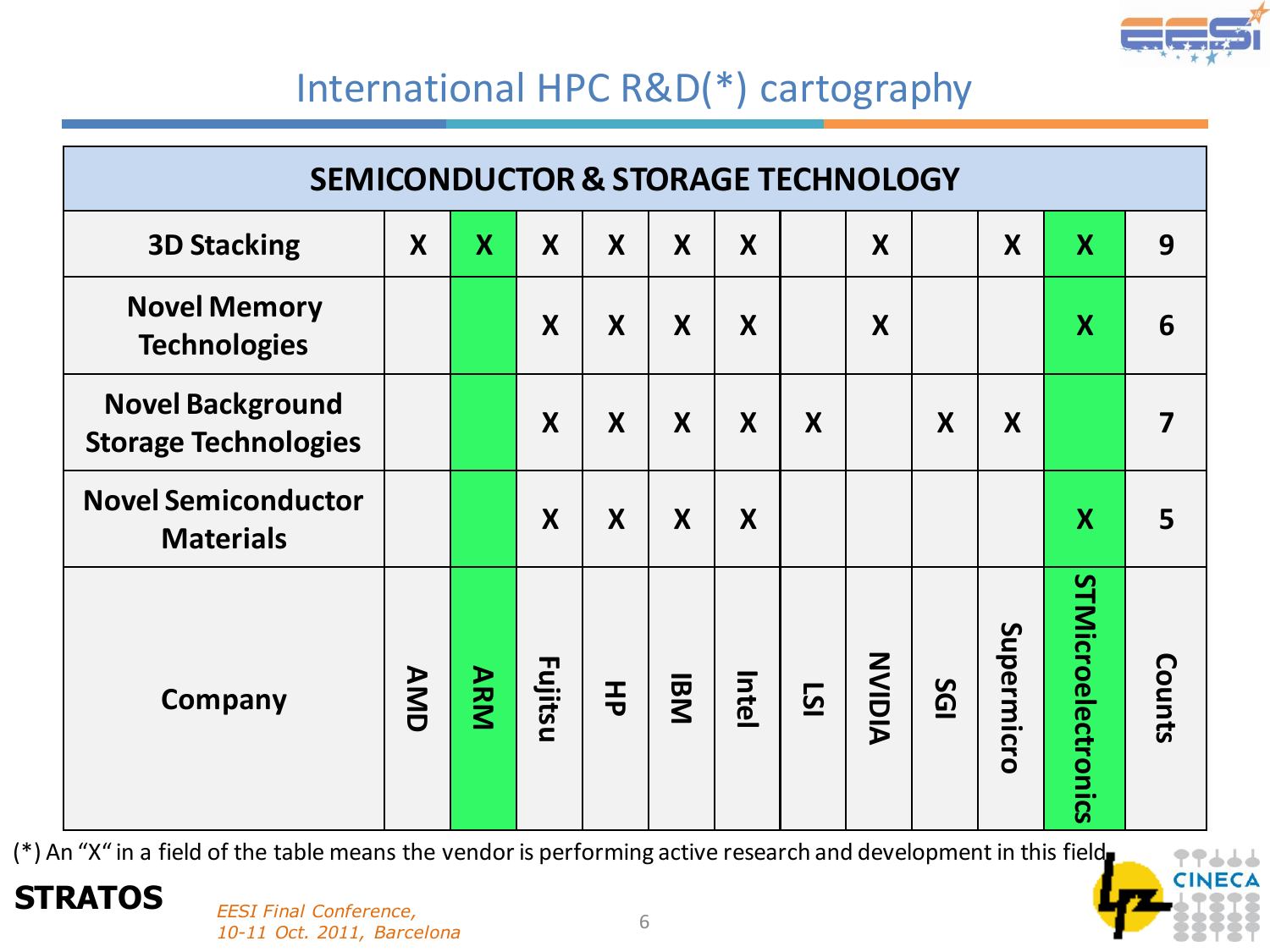

|                                                                                                       | <b>INTER-NODE COMMUNICATION NETWORK &amp; INTRA-NODE INTERCONNECTS</b> |             |                  |          |                           |         |   |                  |       |          |           |                |                           |        |                    |        |
|-------------------------------------------------------------------------------------------------------|------------------------------------------------------------------------|-------------|------------------|----------|---------------------------|---------|---|------------------|-------|----------|-----------|----------------|---------------------------|--------|--------------------|--------|
| In-interconnect<br>processing<br>elements                                                             | X                                                                      | <b>X</b>    | X                |          |                           |         |   | X                |       | X        | X         |                |                           |        |                    | 6      |
| <b>Silicon Photonics</b>                                                                              | X                                                                      |             | X                |          | $\boldsymbol{\mathsf{X}}$ | X       | X | $\boldsymbol{X}$ | X     |          | X         | X              | $\boldsymbol{X}$          |        | <b>X</b>           | 11     |
| <b>Inter Node</b><br><b>Communication</b><br>Network &<br><b>Network Routing</b><br><b>Algorithms</b> | X                                                                      | <b>X</b>    | $\boldsymbol{X}$ | X        | X                         | X       | X | X                | X     | X        | X         |                |                           | X      | X                  | 13     |
| <b>Intra Node</b><br>Interconnect                                                                     | $\overline{\mathsf{X}}$                                                | X           |                  |          | $\overline{\mathsf{X}}$   | X       | X | X                | X     |          | X         |                | $\boldsymbol{\mathsf{X}}$ | X      |                    | 10     |
| <b>Company</b>                                                                                        | AMD                                                                    | <b>BULL</b> | <b>CRAY</b>      | Eurotech | <b>EXTOLL</b>             | Fujitsu | 玉 | IBM              | Intel | Mellanox | <u>SG</u> | Supermicr<br>Ö | <b>STMicro</b>            | Tilera | <b>T-Platforms</b> | Counts |

(\*) An "X" in a field of the table means the vendor is performing active research and development in this field



**STRATOS** *EESI Final Conference, 10-11 Oct. 2011, Barcelona*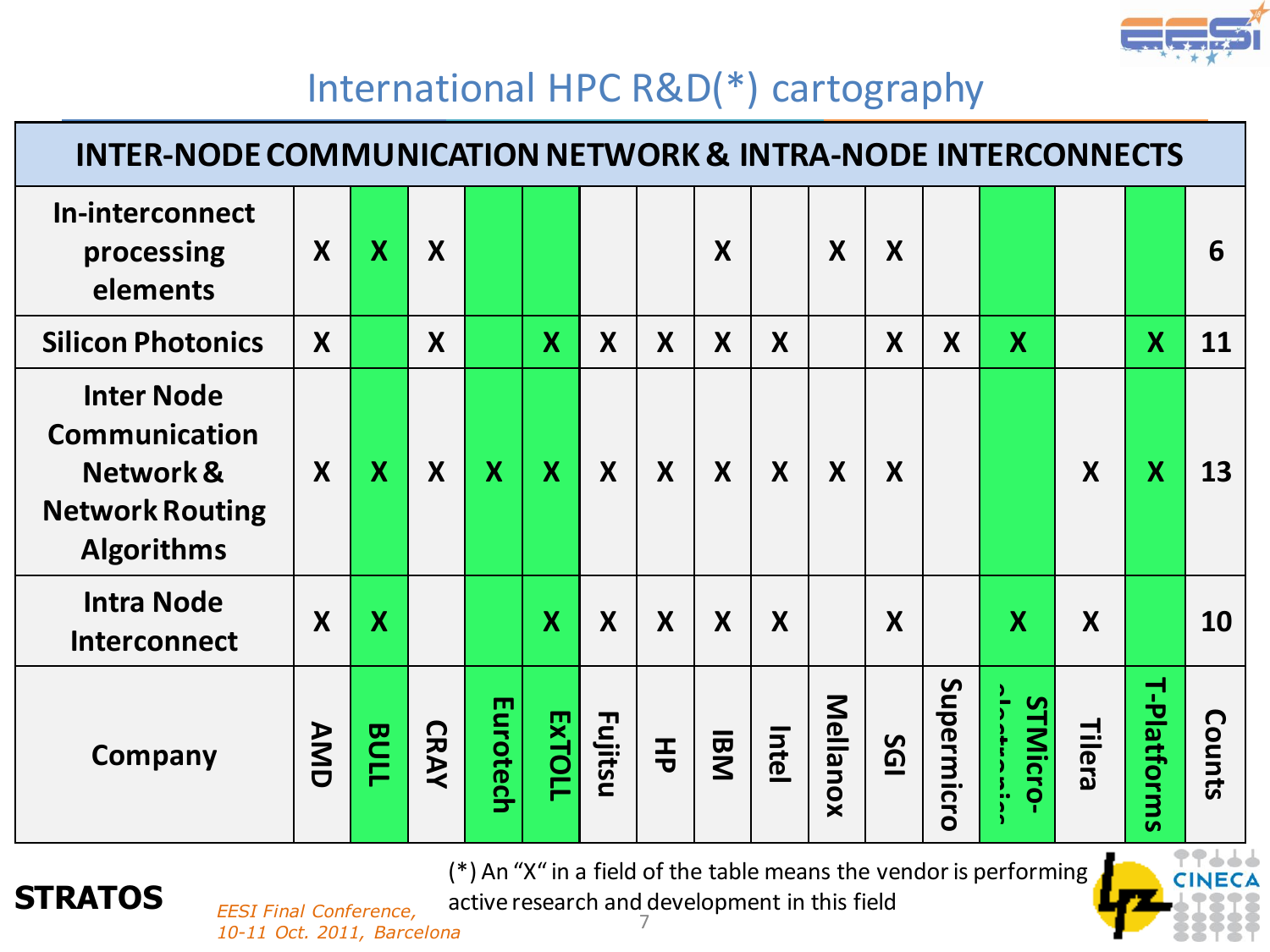

|                 | <b>RESILIENCE AND FAULT TOLERANCE</b> |                  |                         |             |         |                  |                  |       |          |               |                  |            |            |        |                         |        |
|-----------------|---------------------------------------|------------------|-------------------------|-------------|---------|------------------|------------------|-------|----------|---------------|------------------|------------|------------|--------|-------------------------|--------|
| <b>HW Level</b> | X                                     | $\boldsymbol{X}$ | $\overline{\mathbf{X}}$ | X           | X       | X                | X                | X     | X        | X             | X                | X          | X          | X      | $\boldsymbol{X}$        | 15     |
| <b>SW Level</b> |                                       |                  |                         | X           |         | $\boldsymbol{X}$ | $\boldsymbol{X}$ | X     | X        |               | $\boldsymbol{X}$ | X          |            |        | $\overline{\mathsf{X}}$ | 8      |
| <b>Company</b>  | AMD                                   | <b>ARM</b>       | BULL                    | <b>CRAY</b> | Fuiitsu | 玉                | <b>IBM</b>       | Intel | Mellanox | <b>AIOIVn</b> | Panasas          | <b>195</b> | Supermicro | Tilera | T-Platforms             | Counts |

(\*) An "X" in a field of the table means the vendor is performing active research and development in this field



#### **STRATOS** *EESI Final Conference,*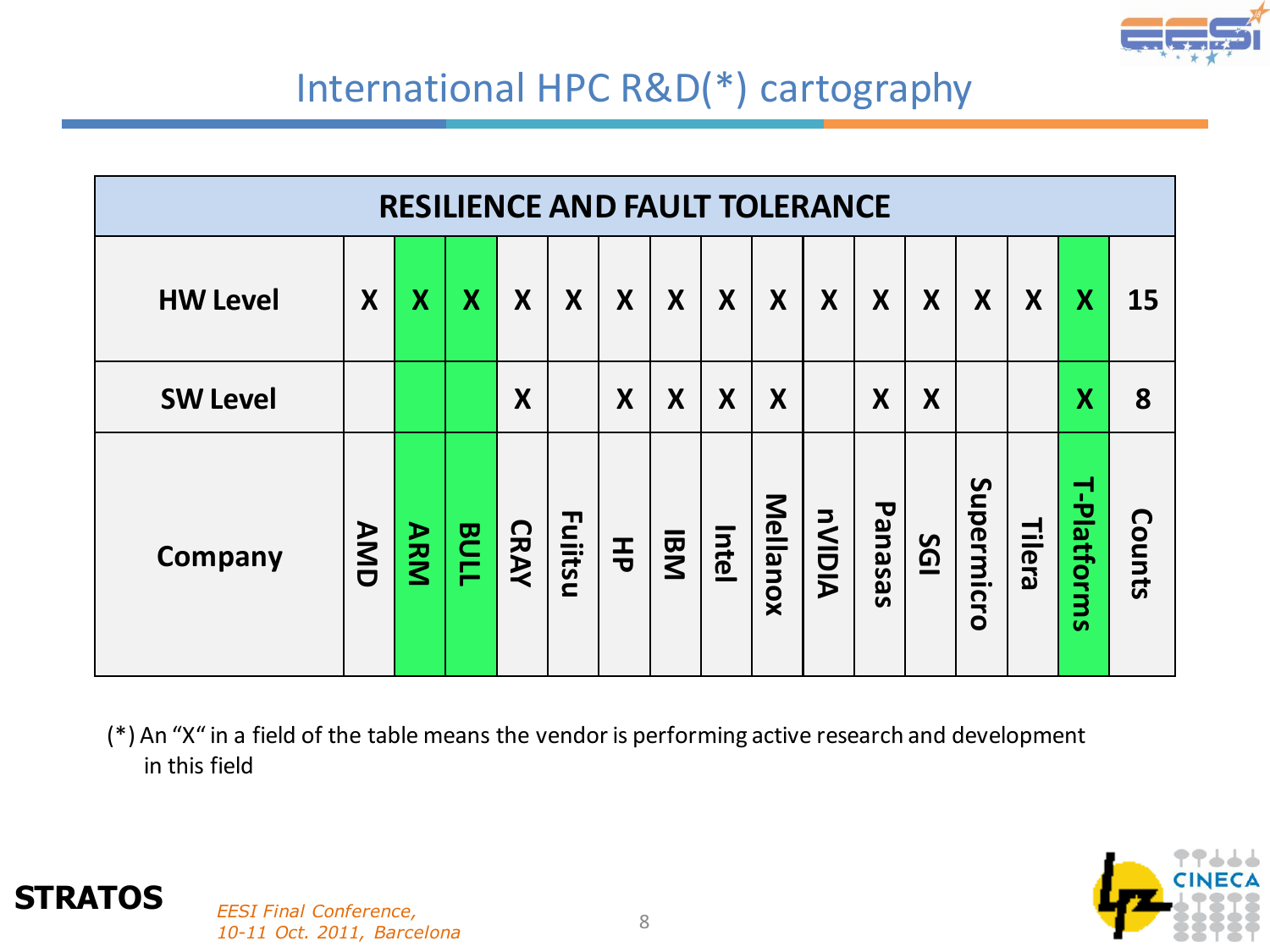

|                                                                             |                           |                           |             |                           | <b>MULTI-PETA- TO EXASCALE SOFTWARE STACK</b> |          |                           |                           |                           |                           |                           |                           |                  |                  |                  |                           |                  |                           |                         |
|-----------------------------------------------------------------------------|---------------------------|---------------------------|-------------|---------------------------|-----------------------------------------------|----------|---------------------------|---------------------------|---------------------------|---------------------------|---------------------------|---------------------------|------------------|------------------|------------------|---------------------------|------------------|---------------------------|-------------------------|
| <b>Parallel Runtime Systems</b><br>with**/without Fault<br><b>Tolerance</b> |                           |                           | X           | $\boldsymbol{X}$          |                                               | X        | $\boldsymbol{\mathsf{X}}$ | $\boldsymbol{X}$          | $\boldsymbol{X}$          | $\boldsymbol{X}$          | $\boldsymbol{X}$          |                           |                  | $\boldsymbol{X}$ |                  | X                         |                  |                           | 8<br>$\overline{2}$     |
| <b>Parallel File Systems</b>                                                |                           |                           | X           |                           | X                                             |          |                           | $\boldsymbol{X}$          |                           | $\boldsymbol{X}$          |                           |                           | $\boldsymbol{X}$ |                  |                  |                           | X                | $\boldsymbol{\mathsf{X}}$ | $\overline{\mathbf{z}}$ |
| <b>Compiler, Debugger,</b><br><b>Performance Tools</b>                      | $\boldsymbol{\mathsf{X}}$ | $\overline{\mathsf{X}}$   |             | $\boldsymbol{\mathsf{X}}$ |                                               |          |                           | X                         |                           | $\boldsymbol{X}$          | $\boldsymbol{X}$          | $\boldsymbol{\mathsf{X}}$ |                  |                  | $\boldsymbol{X}$ |                           |                  |                           | 8                       |
| <b>Novel Programming</b><br><b>Languages</b>                                | $\boldsymbol{\mathsf{X}}$ | $\boldsymbol{\mathsf{X}}$ |             | $\boldsymbol{\mathsf{X}}$ |                                               |          |                           | X                         | $\boldsymbol{\mathsf{X}}$ | $\boldsymbol{X}$          | $\boldsymbol{\mathsf{X}}$ | $\boldsymbol{\mathsf{X}}$ |                  |                  | X                |                           |                  |                           | 9                       |
| <b>Numerical Libraries</b>                                                  | $\boldsymbol{X}$          |                           |             | $\boldsymbol{X}$          |                                               |          |                           | $\boldsymbol{X}$          |                           | $\boldsymbol{X}$          | $\boldsymbol{X}$          | $\boldsymbol{X}$          |                  |                  |                  |                           |                  |                           | 6                       |
| OS with coherent inter-node<br>scheduling mechanisms                        |                           |                           | X           | $\boldsymbol{\mathsf{X}}$ |                                               |          |                           | $\boldsymbol{\mathsf{X}}$ |                           | $\boldsymbol{\mathsf{X}}$ |                           |                           |                  | $\boldsymbol{X}$ |                  | X                         |                  |                           | 6                       |
| <b>Co-Design</b>                                                            | $\boldsymbol{X}$          | $\boldsymbol{\mathsf{X}}$ | $\mathbf x$ | $\boldsymbol{\mathsf{X}}$ |                                               | X        | $\boldsymbol{\mathsf{X}}$ | $\boldsymbol{X}$          | $\boldsymbol{X}$          | $\boldsymbol{X}$          | $\boldsymbol{X}$          | $\boldsymbol{X}$          |                  | $\boldsymbol{X}$ | $\boldsymbol{X}$ | $\boldsymbol{\mathsf{X}}$ |                  |                           | 14                      |
| Company                                                                     | AMD                       | <b>ARM</b>                | BULL        | <b>CRAY</b>               | DDN                                           | Eurotech | <b>ExTOLL</b>             | Fujitsu                   | 玉                         | <b>IBM</b>                | Intel                     | NUIVIN                    | Panasas          | <u>ios</u>       | Tilera           | T-Platforms               | <b>Whamcloud</b> | <b>Xyratex</b>            | Counts                  |

(\*\*) A fault tolerant runtime system will be capable to run a user job to completion even in the case of a compute node failure<br>**STRATOS** *EESI Final Conference,* (\*) An "X" in a field of the table means the vendor is performing active research and development in this field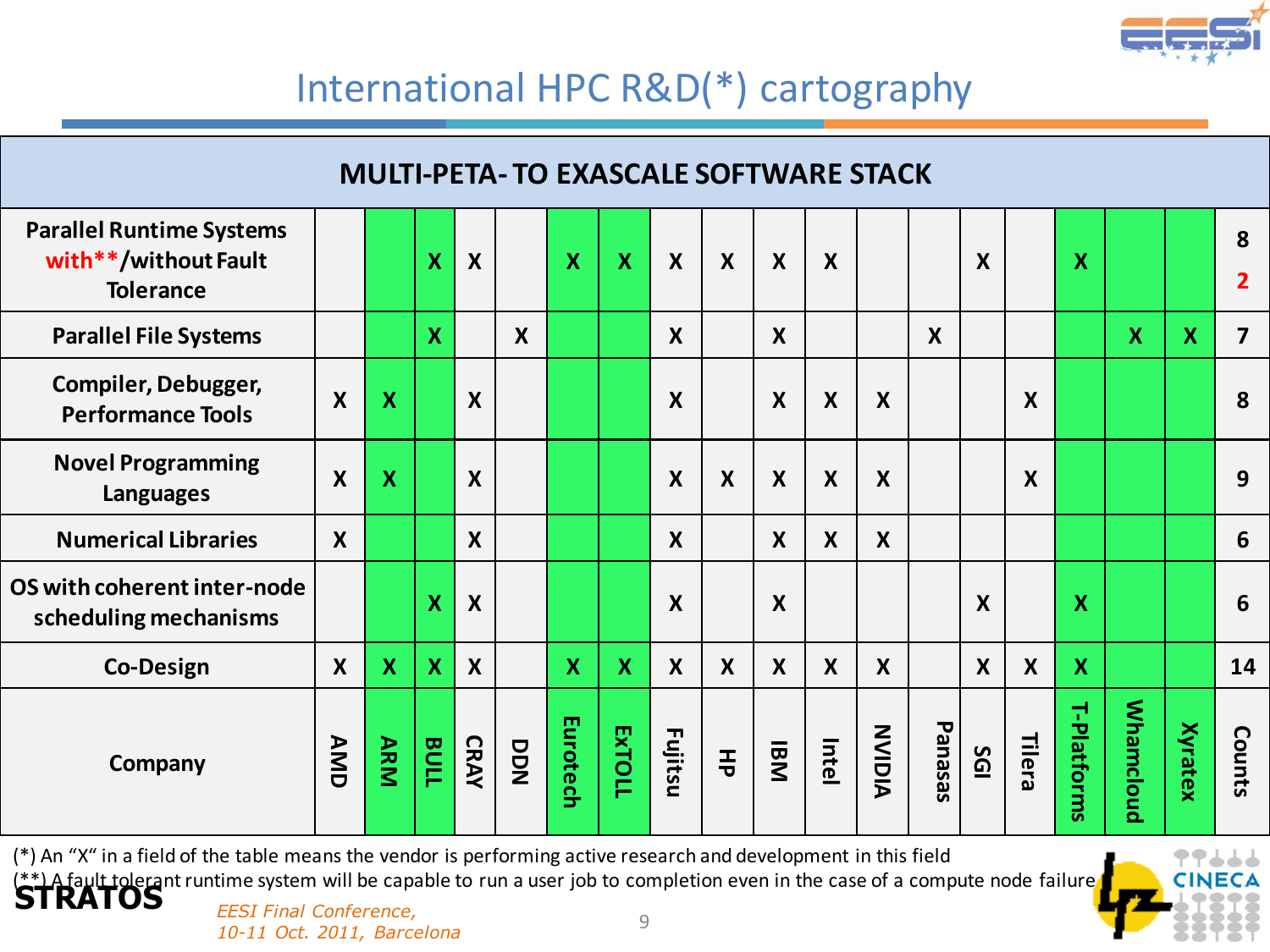

| <b>ENERGY EFFICIENCY</b>                                                                                                    |                  |                         |                         |                  |                  |              |               |                  |                  |                  |                  |                  |                  |                  |                                |                  |                  |                         |               |
|-----------------------------------------------------------------------------------------------------------------------------|------------------|-------------------------|-------------------------|------------------|------------------|--------------|---------------|------------------|------------------|------------------|------------------|------------------|------------------|------------------|--------------------------------|------------------|------------------|-------------------------|---------------|
| <b>Power Efficient Hardware</b><br><b>Technologies</b>                                                                      | $\boldsymbol{X}$ | $\overline{\mathsf{X}}$ | $\overline{\mathsf{X}}$ | $\boldsymbol{X}$ | $\boldsymbol{X}$ | $\mathbf x$  | $\mathbf{X}$  | $\boldsymbol{X}$ | $\boldsymbol{X}$ | $\boldsymbol{X}$ | $\boldsymbol{X}$ | $\boldsymbol{X}$ | $\boldsymbol{X}$ | $\boldsymbol{X}$ | $\boldsymbol{X}$               | $\boldsymbol{X}$ | X                | $\overline{\mathbf{X}}$ | 18            |
| <b>Power Distribution and</b><br><b>Management</b>                                                                          |                  |                         | $\overline{\mathsf{X}}$ | $\boldsymbol{X}$ | $\boldsymbol{X}$ | X            |               | X                | X                | $\boldsymbol{X}$ | $\boldsymbol{X}$ |                  | X                | X                |                                |                  | $\boldsymbol{X}$ |                         | 11            |
| <b>Power Efficient System</b><br><b>Packaging and Cooling</b><br><b>Technologies</b>                                        | X                |                         | $\overline{\mathsf{X}}$ | $\boldsymbol{X}$ | $\boldsymbol{X}$ | $\mathbf{X}$ |               | X                | $\boldsymbol{X}$ | $\boldsymbol{X}$ | $\boldsymbol{X}$ |                  | X                | X                |                                |                  | X                |                         | 12            |
| <b>Power-aware Software</b><br><b>Technologies</b>                                                                          | X                | $\boldsymbol{X}$        | $\overline{\mathbf{X}}$ | $\boldsymbol{X}$ | X                | X            |               | X                | X                | $\boldsymbol{X}$ | $\boldsymbol{X}$ |                  | $\boldsymbol{X}$ |                  |                                |                  | X                |                         | 12            |
| Company                                                                                                                     | AMD              | <b>ARM</b>              | BULL                    | <b>CRAY</b>      | DDN              | Eurotech     | <b>EXTOLL</b> | Fuiitsu          | 풍                | <b>IBM</b>       | Intel            | NVIDIA           | <b>SGI</b>       | Sunarmicr<br>Ć   | <b>STMIcroelectronic</b><br>ÜΑ | Tilera           | T-Platforms      | Xyratex                 | <b>Counts</b> |
| <b>STRATOS</b><br>(^) An "X" in a field of the table means the vendor is performing active<br><b>EESI Final Conference,</b> |                  |                         |                         |                  |                  |              |               |                  |                  |                  |                  |                  |                  | <b>CINEC</b>     |                                |                  |                  |                         |               |

*10-11 Oct. 2011, Barcelona* 10

(^) An "X" in a field of the table means the vendor is performing active research and development in this field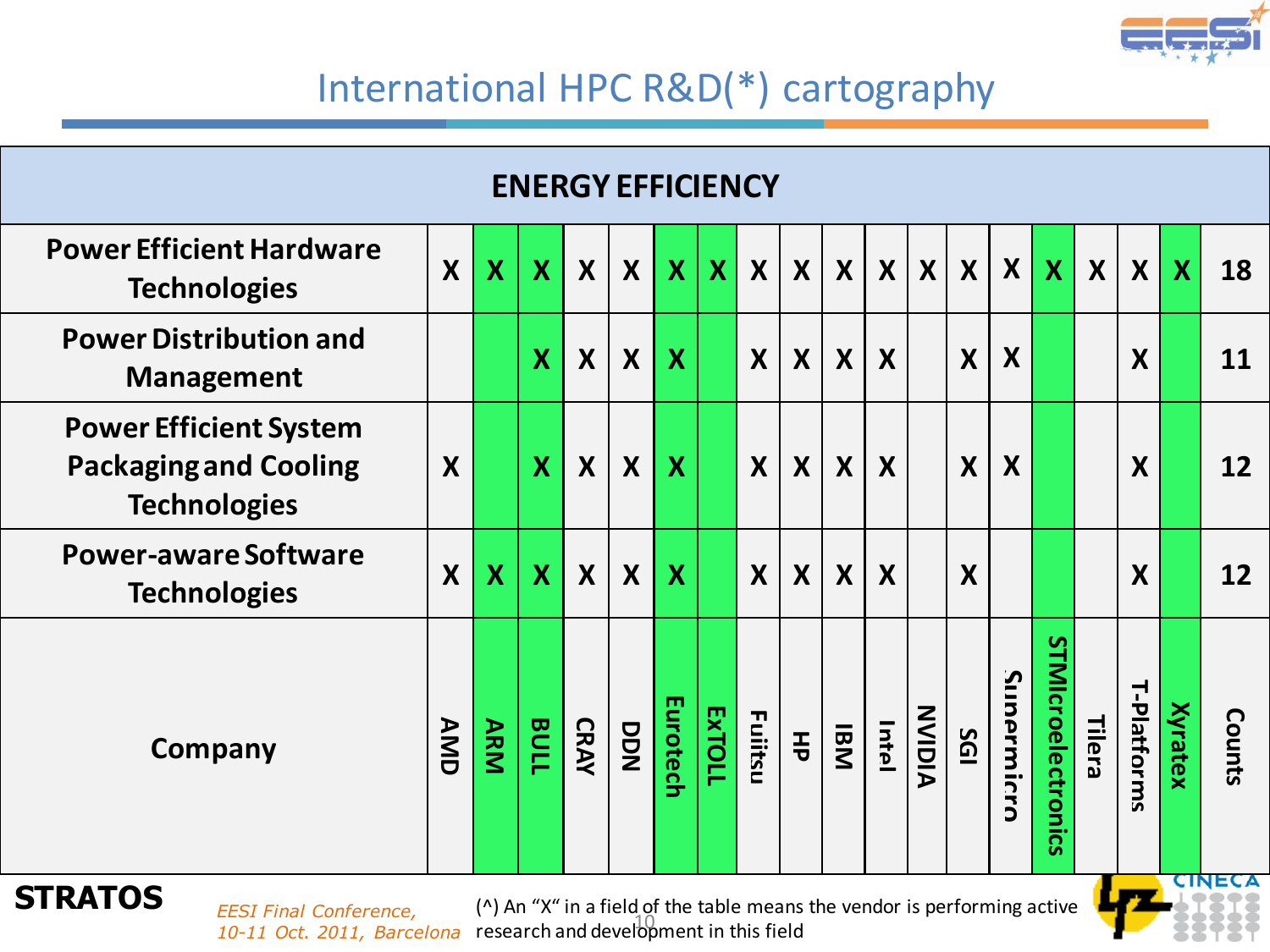## Major deficiencies in current HPC technology provider R&D

#### plans

#### **1. Future many-Peta to Exascale file systems**

- Metadata performance
- Scalability and reliability
	- Number of concurrent clients
	- Number of files
	- $-$  File system capacity
- Data protection and recovery mechanisms
	- Distributed RAID mechanisms
	- Analysis and diagnostics database
- Data mining and visualization tools

#### **2. Future I/O**

- Mechanisms for end-to-end data integrity
- High speed SERDES technology

#### **3. Resilience and fault tolerance**

- Fault tolerant parallel runtime systems
- Mechanisms for error prediction, automatic error detection and recovery



#### **STRATOS** *EESI Final Conference, 10-11 Oct. 2011, Barcelona*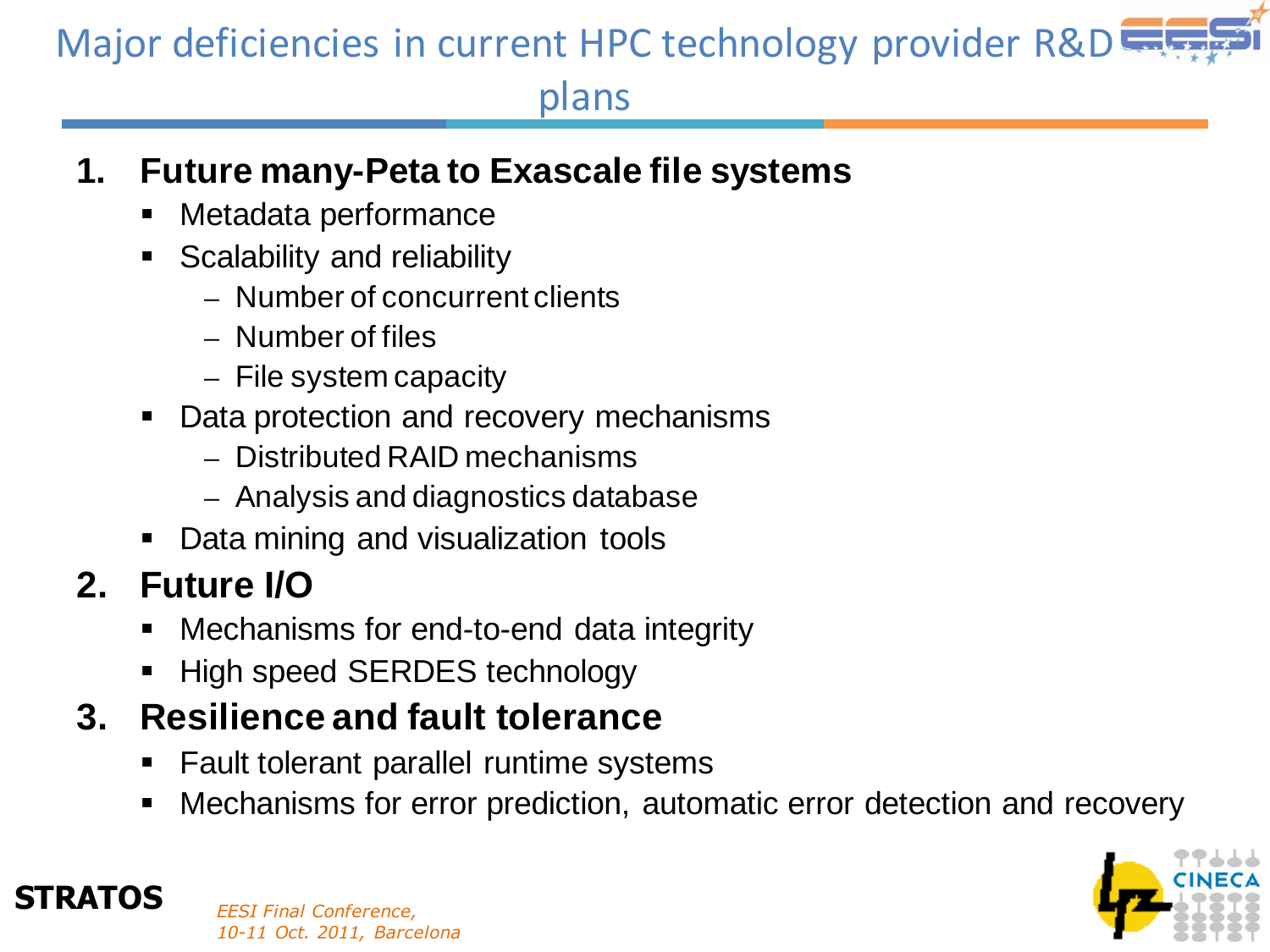# Major deficiencies in current HPC technology provider R&D



plans

#### **4. Fundamental Research**

- Novel semiconducting materials
- Novel memory technologies
- Novel background storage technologies
- Integration of optical technology into the standard CMOS process

#### **5. Communication networks with in-interconnect processing capabilities**

#### **6. Operating system enhancements**

- Coherent inter-node scheduling mechanisms
- Micro OS
- Data locality

#### **7. Numerical libraries and highly scalable performance analysis tools**



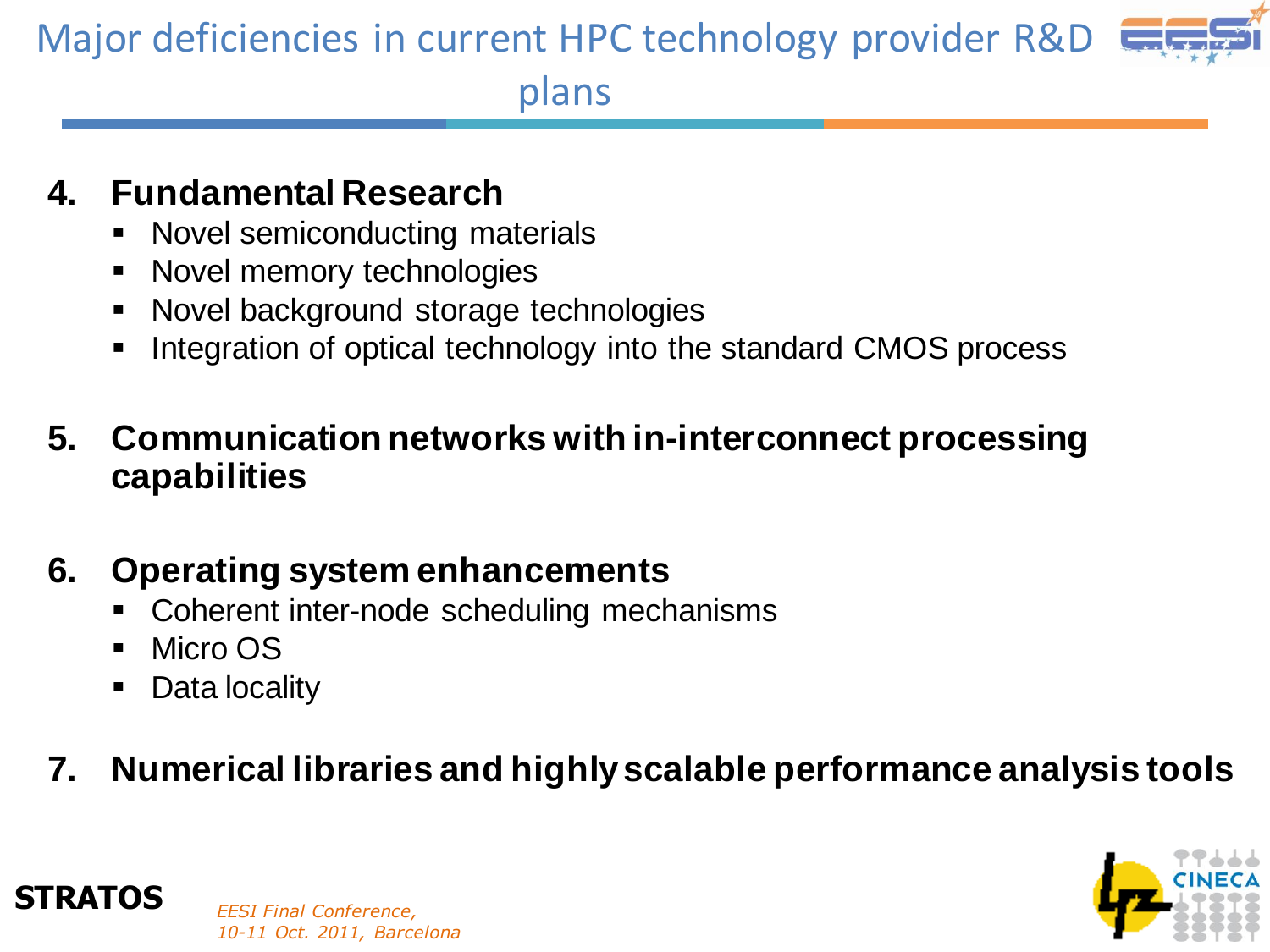

#### Green IT:

- Cooling efficient system packaging technologies
- Energy efficient data centre infrastructures
- New technologies for reuse of system waste heat
- Software for data centre energy monitoring and control
- $\Box$  Data handling and file I/O: Intelligent parallel multi-Tier file storage and parallel file systems
- $\blacksquare$  Fault tolerant parallel runtime environments